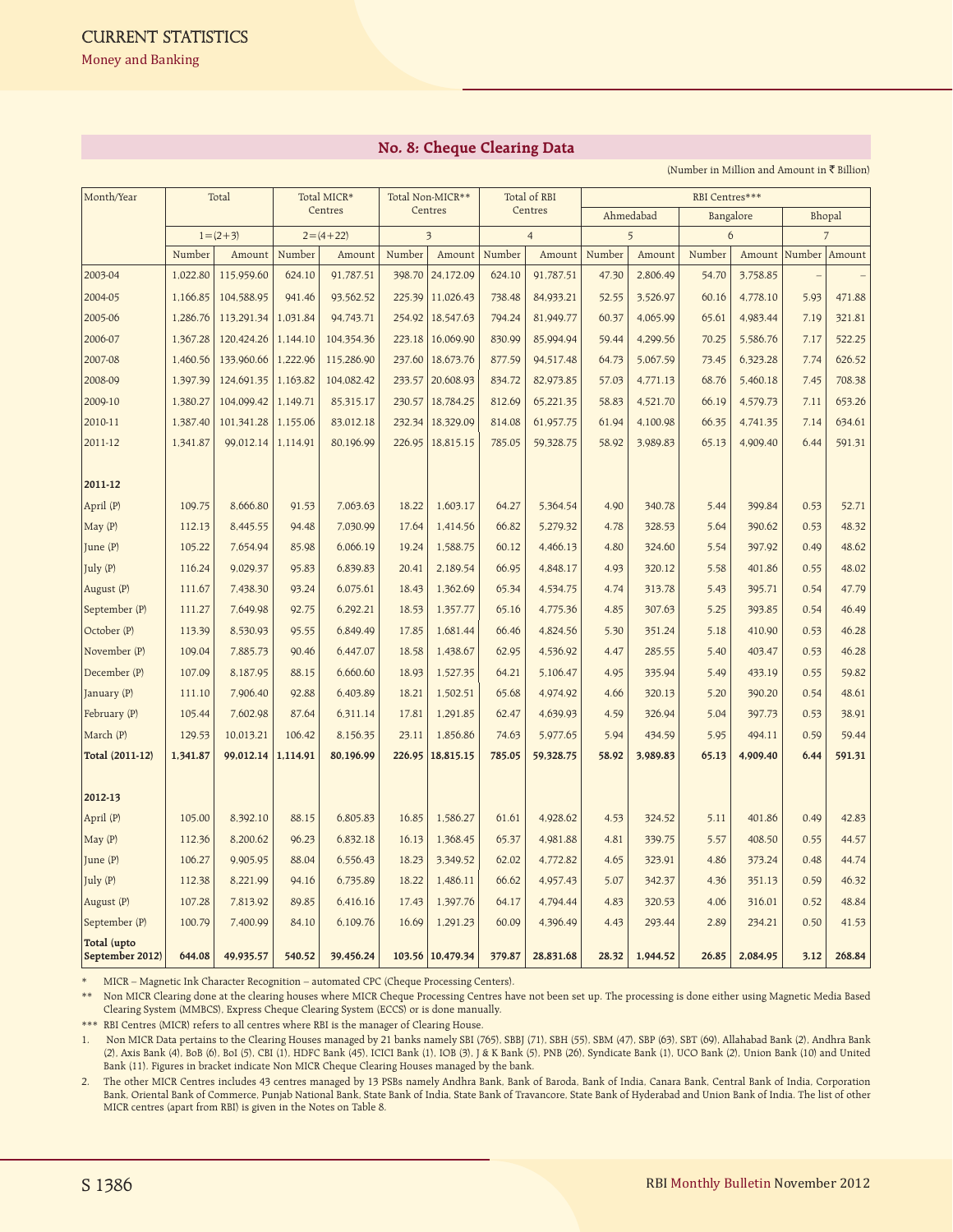**Money and Banking** 

## **No. 8: Cheque Clearing Data** (Contd.)

(Number in Million and Amount in  $\overline{\mathfrak{C}}$  Billion)

| Month/Year                     | RBI Centres*** |             |                |            |        |          |        |          |        |           |        |          |                   |            |  |
|--------------------------------|----------------|-------------|----------------|------------|--------|----------|--------|----------|--------|-----------|--------|----------|-------------------|------------|--|
|                                |                | Bhubaneswar |                | Chandigarh |        | Chennai  |        | Guwahati |        | Hyderabad |        | Jaipur   |                   | Jammu \$\$ |  |
|                                |                | 8           | $\overline{Q}$ |            | 10     |          | 11     |          | 12     |           | 13     |          | 14                |            |  |
|                                | Number         | Amount      | Number         | Amount     | Number | Amount   | Number | Amount   | Number | Amount    | Number | Amount   | Number            | Amount     |  |
| 2003-04                        | 3.70           | 371.36      |                |            | 60.20  | 6,121.58 | 3.70   | 278.40   | 36.90  | 2,755.03  | 14.80  | 701.22   |                   |            |  |
| 2004-05                        | 4.18           | 472.53      | 11.28          | 1,110.92   | 73.51  | 7,598.83 | 4.24   | 327.14   | 39.02  | 3,016.79  | 16.80  | 890.87   |                   |            |  |
| 2005-06                        | 4.86           | 536.50      | 12.38          | 1,270.38   | 81.32  | 6,552.78 | 4.82   | 396.60   | 41.68  | 3,633.17  | 18.74  | 1,134.53 |                   |            |  |
| 2006-07                        | 5.62           | 648.34      | 14.07          | 1,982.05   | 80.35  | 6,922.02 | 5.51   | 491.01   | 43.89  | 3,959.11  | 19.78  | 1,377.85 | $\qquad \qquad -$ |            |  |
| 2007-08                        | 6.00           | 809.94      | 14.14          | 1,612.18   | 85.41  | 7,788.54 | 5.95   | 551.69   | 45.46  | 4,524.99  | 21.93  | 1,620.22 |                   |            |  |
| 2008-09                        | 5.79           | 880.62      | 13.18          | 1,454.51   | 83.20  | 8,019.64 | 5.97   | 620.86   | 44.78  | 4,347.37  | 19.76  | 1,508.90 | $\qquad \qquad -$ |            |  |
| 2009-10                        | 5.86           | 627.22      | 13.37          | 1,409.66   | 79.02  | 6,311.01 | 6.36   | 587.73   | 41.49  | 3,513.92  | 19.99  | 1,311.93 | 1.19              | 79.68      |  |
| 2010-11                        | 5.81           | 636.25      | 13.42          | 1,545.50   | 79.04  | 5,498.87 | 6.13   | 557.25   | 40.81  | 3,328.63  | 21.00  | 1,385.19 | 2.94              | 192.00     |  |
| 2011-12                        | 6.04           | 595.79      | 13.47          | 1,427.34   | 68.00  | 5,032.37 | 5.96   | 555.44   | 39.11  | 3,439.23  | 19.95  | 1,396.08 | 2.91              | 193.64     |  |
| 2011-12                        |                |             |                |            |        |          |        |          |        |           |        |          |                   |            |  |
| April (P)                      | 0.46           | 44.12       | 1.13           | 146.04     | 6.07   | 485.79   | 0.45   | 45.24    | 3.29   | 318.37    | 1.68   | 126.20   | 0.24              | 18.00      |  |
| May(P)                         | 0.47           | 46.69       | 1.16           | 129.76     | 6.38   | 452.95   | 0.49   | 41.33    | 3.18   | 285.18    | 1.62   | 107.78   | 0.24              | 14.95      |  |
| June (P)                       | 0.47           | 54.97       | 1.17           | 114.28     | 3.27   | 224.49   | 0.49   | 42.90    | 3.34   | 286.90    | 1.61   | 122.72   | 0.23              | 14.45      |  |
| July (P)                       | 0.63           | 51.01       | 1.14           | 118.11     | 6.57   | 472.95   | 0.50   | 45.57    | 3.37   | 299.29    | 1.69   | 114.45   | 0.23              | 18.58      |  |
| August (P)                     | 0.53           | 44.43       | 1.06           | 96.32      | 6.64   | 464.69   | 0.48   | 40.64    | 3.31   | 289.83    | 1.60   | 106.79   | 0.23              | 13.51      |  |
| September (P)                  | 0.47           | 54.97       | 1.18           | 142.38     | 6.25   | 446.88   | 0.51   | 46.26    | 3.14   | 269.62    | 1.64   | 112.92   | 0.29              | 14.85      |  |
| October (P)                    | 0.47           | 44.34       | 1.11           | 107.25     | 6.02   | 446.83   | 0.46   | 42.89    | 3.05   | 256.44    | 1.65   | 110.77   | 0.24              | 16.29      |  |
| November (P)                   | 0.49           | 40.81       | 1.08           | 116.02     | 4.45   | 345.30   | 0.51   | 46.74    | 3.47   | 277.61    | 1.65   | 112.68   | 0.24              | 14.81      |  |
| December (P)                   | 0.52           | 57.54       | 1.05           | 119.55     | 3.29   | 270.80   | 0.53   | 48.45    | 3.42   | 289.27    | 1.72   | 120.08   | 0.24              | 20.35      |  |
| January (P)                    | 0.48           | 47.59       | 1.05           | 120.66     | 5.98   | 454.14   | 0.46   | 45.64    | 3.06   | 268.57    | 1.58   | 108.63   | 0.23              | 16.07      |  |
| February (P)                   | 0.45           | 40.89       | 1.00           | 101.58     | 6.01   | 415.22   | 0.47   | 43.57    | 3.00   | 261.16    | 1.58   | 109.10   | 0.23              | 14.03      |  |
| March (P)                      | 0.61           | 68.43       | 1.34           | 115.38     | 7.06   | 552.34   | 0.62   | 66.21    | 3.50   | 337.00    | 1.93   | 143.96   | 0.27              | 17.74      |  |
| Total (2011-12)                | 6.04           | 595.79      | 13.47          | 1,427.34   | 68.00  | 5,032.37 | 5.96   | 555.44   | 39.11  | 3,439.23  | 19.95  | 1,396.08 | 2.91              | 193.64     |  |
|                                |                |             |                |            |        |          |        |          |        |           |        |          |                   |            |  |
| 2012-13                        |                |             |                |            |        |          |        |          |        |           |        |          |                   |            |  |
| April (P)                      | 0.43           | 43.12       | 0.98           | 91.85      | 5.98   | 468.01   | 0.44   | 49.21    | 2.93   | 275.13    | 1.55   | 110.06   | 0.23              | 16.55      |  |
| May (P)                        | 0.48           | 38.84       | 1.09           | 148.41     | 6.62   | 490.31   | 0.47   | 44.08    | 3.07   | 271.86    | 1.66   | 114.83   | 0.25              | 15.66      |  |
| June (P)                       | 0.45           | 48.51       | 1.02           | 107.44     | 6.86   | 515.88   | 0.50   | 45.64    | 3.02   | 263.31    | 1.55   | 107.83   | 0.22              | 14.09      |  |
| July (P)                       | 0.50           | 39.33       | 1.06           | 105.11     | 8.15   | 607.49   | 0.48   | 41.43    | 3.10   | 275.16    | 1.68   | 115.23   | 0.22              | 16.48      |  |
| August (P)                     | 0.78           | 53.17       | 1.00           | 87.24      | 8.46   | 603.37   | 0.45   | 38.29    | 2.96   | 257.06    | 1.52   | 101.31   | 0.22              | 13.22      |  |
| September (P)                  | 0.44           | 34.60       | 0.98           | 93.63      | 9.04   | 646.61   | 0.45   | 49.23    | 2.55   | 211.44    | 1.46   | 96.51    | 0.21              | 12.75      |  |
| Total (upto<br>September 2012) | 3.08           | 257.58      | 6.14           | 633.68     | 45.10  | 3,331.66 | 2.79   | 267.88   | 17.63  | 1,553.96  | 9.42   | 645.76   | 1.34              | 88.75      |  |

\$\$ Settlement of MICR Clearing is being done in the book of Reserve Bank of India effective November 2009.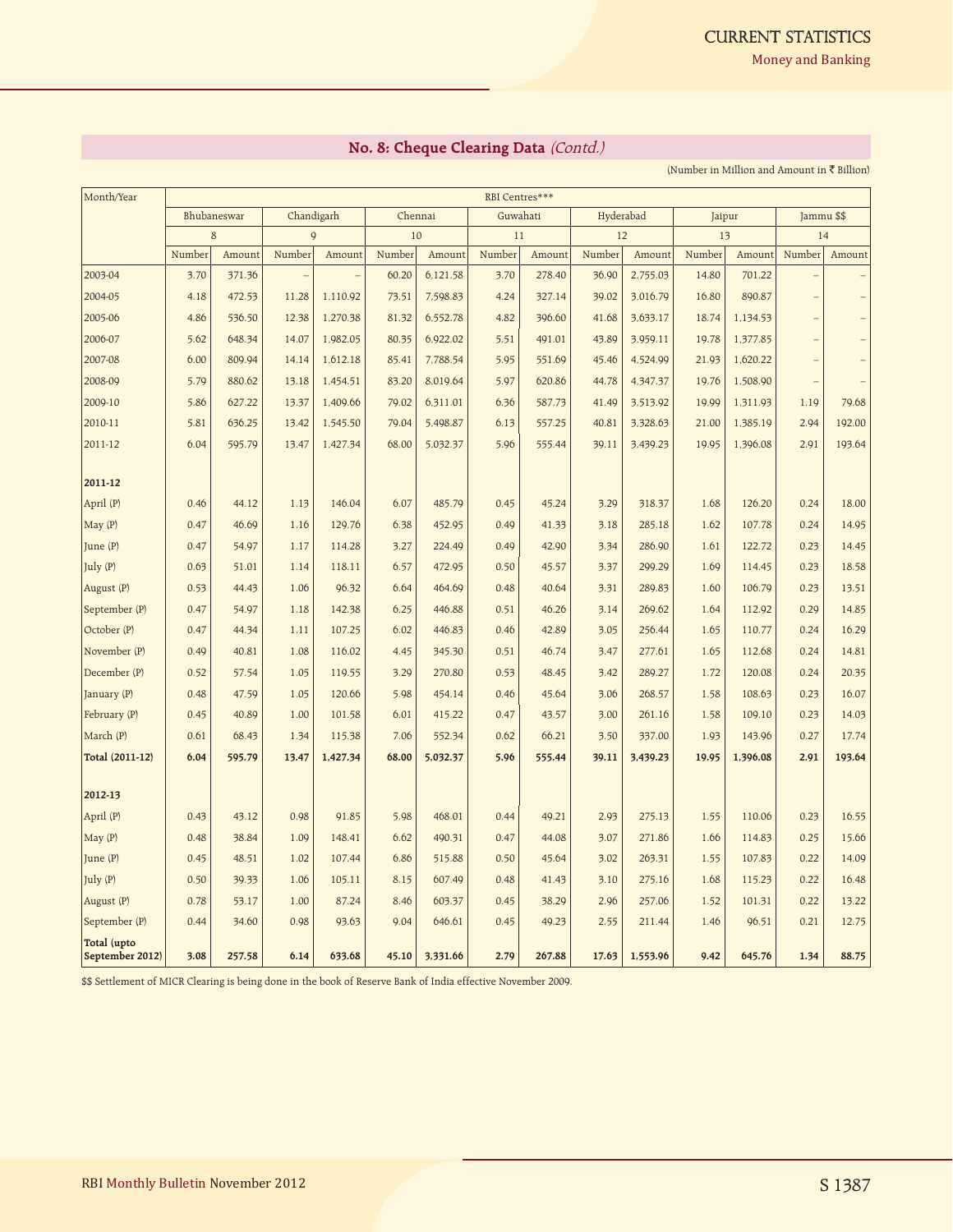## **No. 8: Cheque Clearing Data**

(Number in Million and Amount in  $\bar{\tau}$  Billion)

| Month/Year                     | RBI Centres*** |        |        |          |        |                  |        |          |        |                  |        |        |        |                    |
|--------------------------------|----------------|--------|--------|----------|--------|------------------|--------|----------|--------|------------------|--------|--------|--------|--------------------|
|                                | Kanpur         |        |        | Kolkata  |        | Mumbai           |        | Nagpur   |        | New Delhi \$     |        | Patna  |        | Thiruvananthapuram |
|                                |                | 15     | 16     |          | 17     |                  | 18     |          | 19     |                  | 20     |        | 21     |                    |
|                                | Number         | Amount | Number | Amount   | Number | Amount           | Number | Amount   | Number | Amount           | Number | Amount | Number | Amount             |
| 2003-04                        | 7.80           | 413.97 | 47.00  | 4,653.08 | 216.20 | 55,112.93        | 12.00  | 563.30   | 110.70 | 13,546.77        | 5.00   | 267.39 | 4.10   | 437.14             |
| 2004-05                        | 8.71           | 472.26 | 59.99  | 5,606.60 | 230.41 | 37,536.70        | 12.44  | 634.95   | 147.93 | 17,736.10        | 6.50   | 308.62 | 4.82   | 443.96             |
| 2005-06                        | 9.27           | 553.29 | 64.24  | 6,586.40 |        | 239.19 33,428.29 | 13.48  | 757.72   | 159.72 | 16,975.83        | 5.92   | 368.20 | 5.46   | 384.84             |
| 2006-07                        | 9.69           | 643.96 | 68.42  | 6,823.58 |        | 251.83 33,190.90 | 14.56  | 925.47   | 169.09 | 17,735.48        | 5.68   | 479.69 | 5.62   | 406.93             |
| 2007-08                        | 10.00          | 698.85 | 73.05  | 7,783.04 |        | 265.16 36,854.07 | 15.13  | 1,063.52 | 177.57 | 18,009.76        | 6.26   | 610.07 | 5.60   | 573.23             |
| 2008-09                        | 9.28           | 726.92 | 69.23  | 7,530.68 |        | 251.27 27,997.65 | 14.62  | 1,062.46 | 172.69 | 16,647.09        | 6.20   | 679.77 | 5.50   | 557.70             |
| 2009-10                        | 8.96           | 680.11 | 67.89  | 6,582.29 |        | 248.22 19,393.27 | 14.12  | 902.52   | 162.46 | 12,990.00        | 6.32   | 644.24 | 5.30   | 433.09             |
| 2010-11                        | 8.46           | 564.49 | 67.48  | 5,393.11 | 247.20 | 17,069.12        | 14.39  | 883.30   | 160.44 | 14,391.16        | 6.15   | 665.82 | 5.38   | 370.12             |
| 2011-12                        | 8.07           | 569.60 | 62.79  | 4,666.86 | 243.09 | 16,283.13        | 14.02  | 852.72   | 159.52 | 13,839.75        | 6.54   | 627.65 | 5.07   | 358.62             |
|                                |                |        |        |          |        |                  |        |          |        |                  |        |        |        |                    |
| 2011-12                        |                |        |        |          |        |                  |        |          |        |                  |        |        |        |                    |
| April (P)                      | 0.66           | 48.36  | 4.99   | 433.16   | 19.51  | 1,498.65         | 1.13   | 80.19    | 12.93  | 1,232.09         | 0.48   | 63.58  | 0.37   | 31.42              |
| May(P)                         | 0.65           | 47.77  | 5.45   | 435.61   | 19.53  | 1,339.17         | 1.14   | 74.49    | 14.63  | 1,465.19         | 0.48   | 41.56  | 0.44   | 29.42              |
| June $(P)$                     | 0.63           | 45.68  | 3.81   | 297.08   | 19.50  | 1,281.99         | 1.14   | 73.37    | 12.70  | 1,064.88         | 0.51   | 43.26  | 0.43   | 28.02              |
| July (P)                       | 0.66           | 44.18  | 5.40   | 302.03   | 19.98  | 1,277.06         | 1.19   | 70.15    | 13.52  | 1,186.86         | 0.59   | 48.25  | 0.43   | 29.68              |
| August (P)                     | 0.65           | 43.17  | 5.34   | 276.02   | 20.03  | 1,254.97         | 1.13   | 63.75    | 12.60  | 1,015.46         | 0.63   | 41.99  | 0.41   | 25.93              |
| September (P)                  | 0.69           | 45.28  | 5.66   | 428.74   | 19.60  | 1,260.40         | 1.16   | 62.62    | 12.89  | 1,052.80         | 0.67   | 64.74  | 0.37   | 24.93              |
| October (P)                    | 0.69           | 47.82  | 4.69   | 340.40   | 21.73  | 1,370.27         | 1.18   | 68.40    | 13.17  | 1,089.88         | 0.54   | 44.45  | 0.44   | 30.12              |
| November (P)                   | 0.69           | 46.04  | 5.15   | 376.61   | 19.84  | 1,236.71         | 1.16   | 66.07    | 12.89  | 1,050.79         | 0.49   | 45.14  | 0.43   | 26.29              |
| December (P)                   | 0.68           | 48.51  | 5.66   | 450.66   | 20.52  | 1,491.62         | 1.22   | 71.66    | 13.42  | 1,201.43         | 0.51   | 58.56  | 0.44   | 29.06              |
| January (P)                    | 0.65           | 46.44  | 4.95   | 384.45   | 21.60  | 1,483.75         | 1.14   | 70.76    | 13.19  | 1,089.79         | 0.52   | 49.14  | 0.40   | 30.35              |
| February (P)                   | 0.61           | 44.77  | 5.24   | 407.98   | 18.89  | 1,233.17         | 1.06   | 65.45    | 12.86  | 1,060.20         | 0.52   | 48.11  | 0.41   | 31.11              |
| March (P)                      | 0.82           | 61.57  | 6.44   | 534.12   | 22.37  | 1,555.37         | 1.38   | 85.84    | 14.72  | 1,330.39         | 0.60   | 78.88  | 0.49   | 42.29              |
| Total (2011-12)                | 8.07           | 569.60 | 62.79  | 4,666.86 | 243.09 | 16,283.13        | 14.02  | 852.72   |        | 159.52 13,839.75 | 6.54   | 627.65 | 5.07   | 358.62             |
| 2012-13                        |                |        |        |          |        |                  |        |          |        |                  |        |        |        |                    |
| April (P)                      | 0.62           | 47.65  | 5.01   | 412.85   | 18.93  | 1,385.18         | 1.08   | 74.55    | 12.45  | 1,107.59         | 0.46   | 49.69  | 0.38   | 27.98              |
| May(P)                         | 0.67           | 50.69  | 5.38   | 404.31   | 19.48  | 1,322.68         | 1.20   | 76.10    | 13.15  | 1,135.90         | 0.48   | 46.49  | 0.43   | 28.92              |
| June $(P)$                     | 0.59           | 45.14  | 5.02   | 406.26   | 18.89  | 1,262.40         | 1.10   | 70.76    | 11.94  | 1,054.99         | 0.46   | 61.17  | 0.41   | 27.51              |
| July $(P)$                     | 0.67           | 45.33  | 5.34   | 406.13   | 20.12  | 1,322.75         | 1.15   | 75.12    | 13.26  | 1,097.59         | 0.48   | 43.99  | 0.39   | 26.46              |
| August (P)                     | 0.66           | 43.14  | 5.18   | 389.71   | 19.45  | 1,332.17         | 1.07   | 65.24    | 12.24  | 1,043.37         | 0.45   | 59.59  | 0.34   | 22.17              |
| September (P)                  | 0.59           | 42.86  | 4.93   | 359.57   | 17.66  | 1,140.70         | 1.04   | 60.82    | 12.10  | 1,008.48         | 0.44   | 44.83  | 0.37   | 25.27              |
| Total (upto<br>September 2012) | 3.81           | 274.81 | 30.86  | 2,378.83 | 114.53 | 7,765.88         | 6.64   | 422.58   | 75.14  | 6,447.91         | 2.77   | 305.76 | 2.33   | 158.32             |

\$ Cheque Truncation System (CTS) implemented in New Delhi and Chennai w.e.f February, 2008 and September, 2011 respectively. The total Cheque clearing volume in these two centers has been migrated to CTS from July, 2009 and March, 2012 respectively.